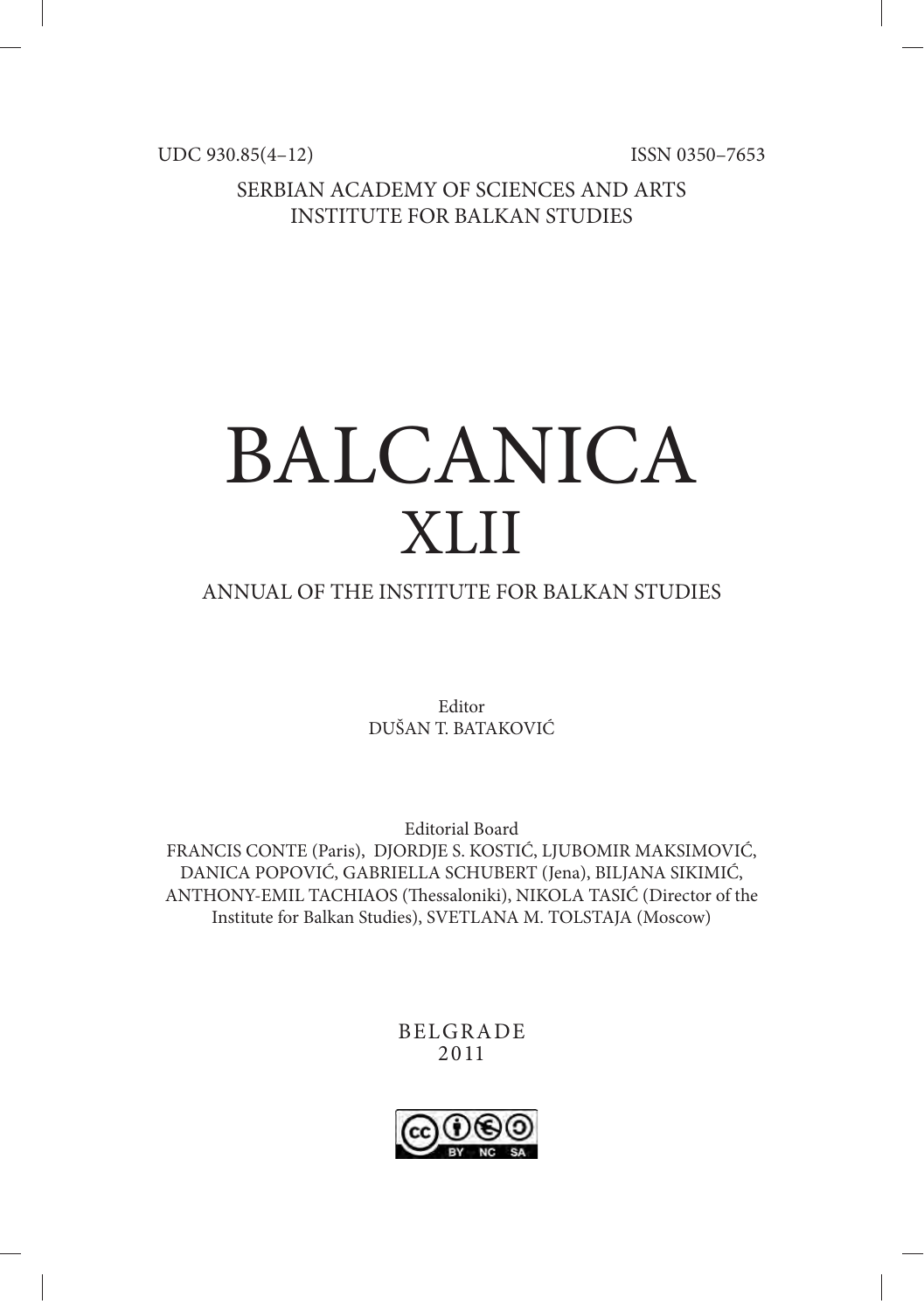#### **Ljiljana Stošić**

*Institute for Balkan Studies Serbian Academy of Sciences and Arts Belgrade*

### **Caspar Luyken's Illustrated Bible among the Serbs and Bulgarians in the Eighteenth and Nineteenth Centuries**

- **Abstract**: The engraving of the *Finding of Moses* from Caspar Luyken's Amsterdam (1694) and Nuremberg (1708) bibles served as a model for Teodor Kračun's painting for the small iconostasis of the Orthodox cathedral in Sremski Karlovci ( $1780$ ), for the Viennese printer J. G. Mansfeld's frontispiece of Dositej Obradović's *Poem of the Deliverance of Serbia* (1789) and for Dimitar Zograf 's fresco in the vault of the exonarthex of the Rila Monastery  $(1843)$ . Three different versions of the original copper engraving reveal how Luyken's Bible was used in support of the cause of religious revival and national liberation of the Serbs and Bulgarians in the Habsburg and Ottoman empires respectively in the late eighteen century and the first half of the nineteenth.
- **Keywords**: Caspar Luyken's illustrated Bible, *Finding of Moses*, Vienna, Teodor Kračun, Sremski Karlovci, Joseph Georg Mansfeld, Belgrade, Dositej Obradović, Rila Monastery, Dimitar Zograf

What we know of the engraver and book illustrator Caspar Luyken or<br>Luikeny (Amterdam, 1671–1708) is little other than basic biograph-<br>ical facts <sup>1</sup> He was the son of a well-known and distinguished engraver and ical facts.<sup>1</sup> He was the son of a well-known and distinguished engraver and printer, Jan Luyken (Amsterdam, 1649–1712). The father outlived the son by a few years and was twice his age when he died. Jan, also known to have been a poet, was described as *holländische Callot*, which best reflects the popularity of his prolific graphic work.<sup>2</sup> Caspar was occasionally referred to as Gaspar, and mistakenly as Jan's younger brother.

At first Luyken the Younger worked for his father. In 1698, an already accomplished master of his trade, he moved to Nuremberg to join an even more famous engraver and publisher, Christoph Weigel. In 1703 he moved to Vienna, and in 1707 returned to Amsterdam, where he died a few years later. That his death was not only premature but also unexpected seems obvious from the fact that he got married in 1705.

What has earned Caspar Luyken a place in all lexicons of the painters and engravers of any significance is the fact that he independently engraved

<sup>1</sup> J. Landwehr, *Emblem Books in the Low Countries 1554–1949: A Bibliography* (Utrecht 1970), xliv–xlv, 371.

<sup>2</sup> H. A. Müller, *Allgemeines Künstler-Lexikon: Leben und Werke berühmtesten Bildenden Künstler* (Frankfurt am Main 1922), vol. III (Lhérie–Quittry), 64.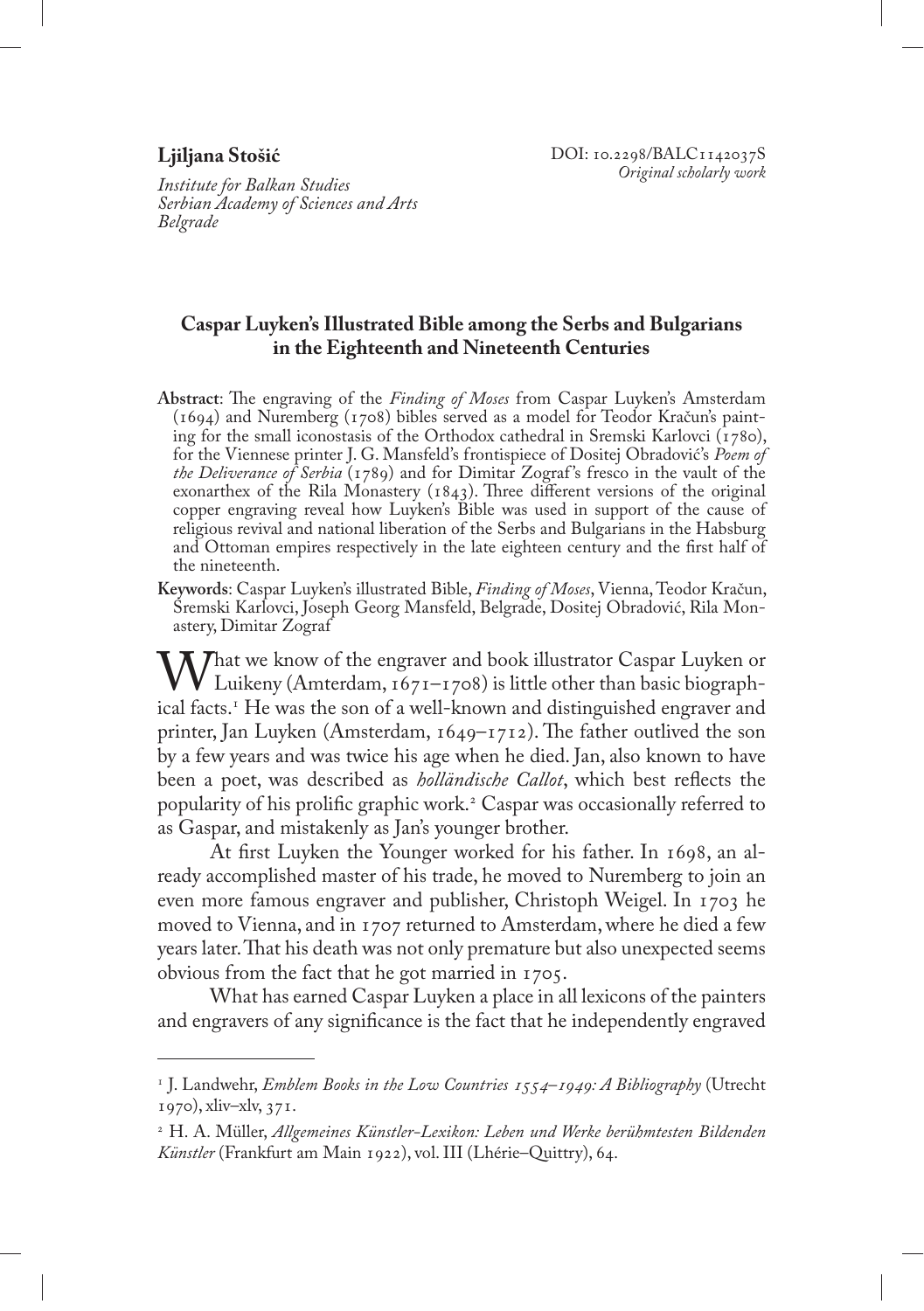and signed 1,187 folio-format prints for the Amsterdam edition of the illustrated bible *Historiae celeb. Veteris et Novi Testamenti* (1694),<sup>3</sup> known as the painters' manual of the Luykens, father and son, and that he cut another thirty-six together with his father.<sup>4</sup> Unlike Luyken the Elder's recognizable slender figures, modelled after the works of contemporary painters, Luyken the Younger uses a more vigorous burin work, making his figures stand out prominently against the background. In 1698 in Regensburg, Christoph Weigel printed Luyken's most popular seventy-two engravings from the Amsterdam Bible. To the second and enlarged Nuremberg edition (1708), Caspar contributed 1,700 folio-format prints.5 In keeping with common practice, there is at the bottom of each print the reference, in capital letters, to the corresponding biblical text, as well as the biblical text in Latin and German.

Although Caspar Luyken's lavish Dutch-German bible is known in Serbia from the prints kept in Vienna (a private collection and the Albertina),<sup>6</sup> it has not received too much scholarly attention. Its great popularity in Austrian artistic circles has been noted,7 and as far as its influence on Serbian baroque painters is concerned, a dozen more Luyken's prints have been identified as having been used in the last decades of the eighteenth century as models<sup>8</sup> for icons painted by the best Serbian baroque painters, to mention but *Dimitrije Bačević* and his iconostasis in the monastery of Jazak (1769), *Teodor Kračun* and the iconostasis in the choir loft in the Serbian Orthodox cathedral of Sremski Karlovci (1780), *Jakov Orfelin* at Obrež (1778), Stapar (1790) and Kupinovo (1792), or *Teodor Ilić Češljar* at Mokrin (1782) and Bačko Petrovo Selo (1793). Luyken's Old Testament scenes used as models were *Abraham's Sacrifice*, *The Meeting of Abraham and Melchizedek*, *The Burning Bush* and *The Finding of Moses*, while the New Testament scenes were *The Beheading of St John the Baptist*, *The Annunciation*, *The Parable of Lazarus and the Rich Man*, and *Christ and Nicodemus*.

<sup>3</sup> A. von Wurzbach, *Niederländisches Künstler-Lexikon auf grund archivalischer forschungen bearbeitet* (Vienna & Leipzig 1910), vol. 2 (L–Z), 73–74.

<sup>&</sup>lt;sup>4</sup> E. Bénézit, *Dictionnaire critique et documentaire des peintres, dessinateurs et graveurs* (Paris 1956), vol. 5, 669.

<sup>5</sup> H. Vollmer, *Allgemeines Lexikon der Bildenden Künstler von der Antike bis zur Gegenwart begrundet von Ulrich Thiene und Felix Becker* (Leipzig 1929), 488.

<sup>6</sup> Ibid.; see also M. Jovanović, "Ilustrovane Biblije iz biblioteka u Beču i Minhenu", *Zbornik Filozofskog fakulteta* X-1 (Belgrade 1968), 300, fig. 3.

<sup>7</sup> Jovanović, "Ilustrovane Biblije", n. 3.

<sup>8</sup> Lj. Stošić, *Zapadnoevropska grafika kao predložak u srpskom slikarstvu XVIII veka* (Belgrade 1992), 66–68, 95–102, and figs. 67–70, 73–74 (with a French summary: *La gravure occidentale comme modèle dans la peinture serbe du XVIIIe siècle*).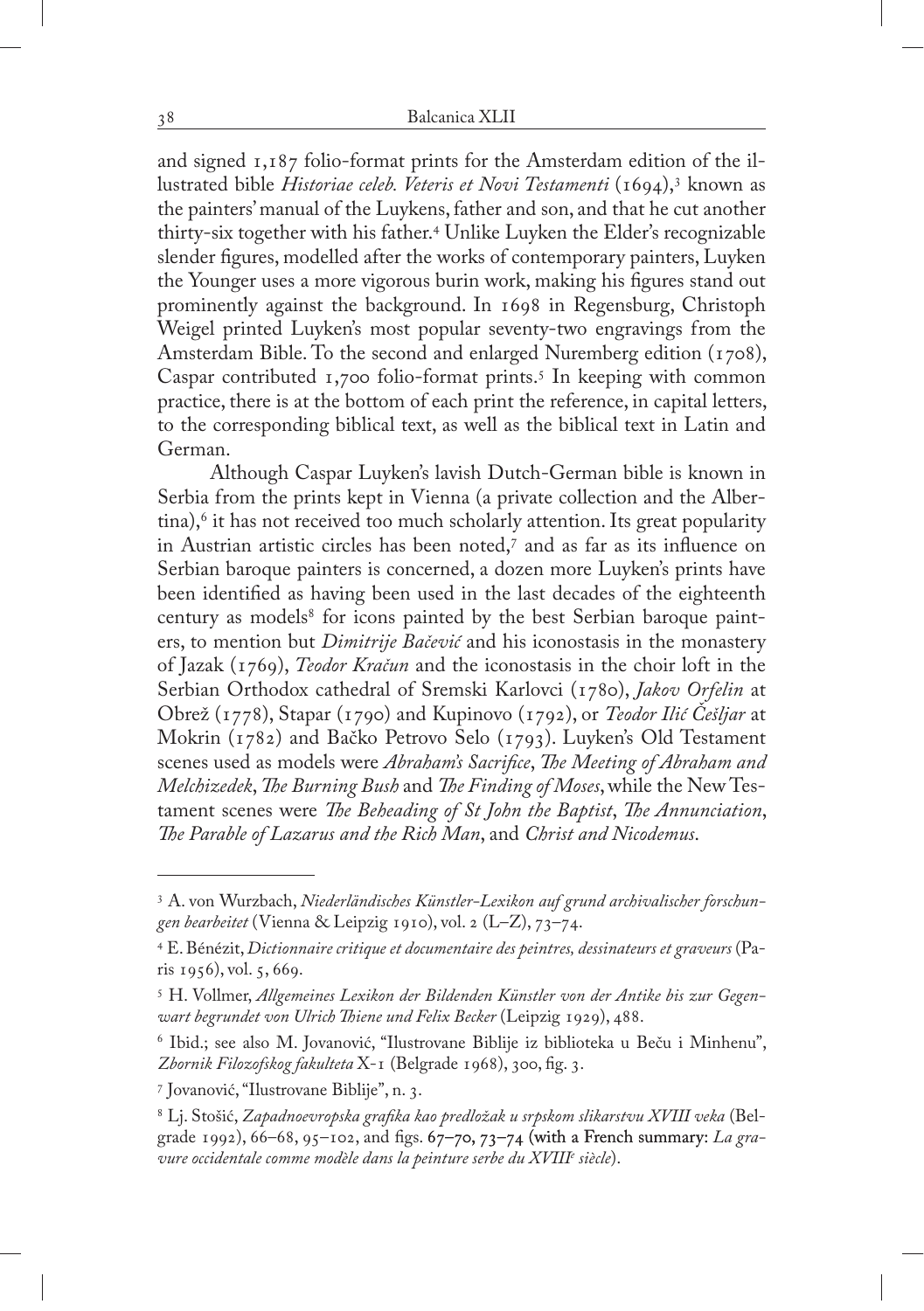Unlike the other Serbian painters of the epoch, Teodor Kračun cannot be said to have literally reiterated or copied graphic models, especially when it comes to his best work, the icons for the iconostasis of the Metropolitan's Court Chapel of St George painted in 1780, now in Sremski Karlovci Cathedral. Yet, his use of drawing and glazes has led art historians to conclude that these icons "followed their possible graphic models more strictly" than his other works.<sup>9</sup> Trained at the Imperial and Royal Academy in Vienna, Kračun's icon of the Finding of Moses — the most frequently reproduced religious painting of Serbian baroque<sup>10</sup> — reveals the extent to which he was influenced by the concept of Caspar Luyken's print.

All figures in the composition, except for the girl with folded arms in the background — Miriam, Moses' elder sister — matches Luyken's engraving both in terms of postures and gestures and in details of clothing, jewellery and hairstyle, even in the staged setting of a royal garden.<sup>11</sup> Major modifications made by Kračun amount to placing the baby Moses into a wooden chest with the open lid instead of a bulrush basket, and to introducing two black figures  $-$  a lady-in-waiting and a page with a parasol, and a hazy silhouette of Sremski Karlovci overlooking the Danube with the Serbian Orthodox cathedral in the background. If he paid most attention to the two girls from the princess's retinue surrounding the child on the bank of the Nile by denuding and inspiriting them in the style *galant* of French rococo (the girl with the spread-out towel looks like a figure from a painting of Watteau's), two exotic black figures<sup>12</sup> offer some other emblematic features typical of the age of baroque, such as the open parasol. It is a solar and royal attribute of Far Eastern origin which, if placed in the hands of or around black servants, enhances the symbolism of binary relationships. The assumption that Kračun was well-aware of the parasol as an allegorical substitute for the Oriental baldachin is corroborated by the fact that the parasol, rather than providing shade for the person holding it, is pointed in the direction of the pharaoh's daughter. The rod of a parasol, especially of a

<sup>9</sup> O. Mikić, *Teodor Kračun (? – 1781)* (Novi Sad 1972), 14.

<sup>10</sup> M. Jovanović, *100 dela srpske umetnosti* (Belgrade 2004), 80–81.

<sup>11</sup> Stošić, *Zapadnoevropska grafika*, 67.

<sup>12</sup> A. Maubert, *L'exotisme dans la peinture française du XVIIIe siècle* (Paris 1943); Lj. Stošić,

<sup>&</sup>quot;The Black Arab in Serbian Literature and Art", in *The Black Arab as a Figure of Memory*, *Interpretations* vol. 3, *European Research Project for Poetics & Hermeneutics* (Skopje 2009), 269, 275 and 280, where special attention is paid to dichotomies directly contrasting the "Black Arab" or the chimney sweep to white snow, white parasol, blazing fire, pure gold or the sun. In Kračun's painting, the white parasol in the hands of the little page is shadowed by the cape of the dark-skinned court lady, which produces the favourite baroque effect of chiaroscuro.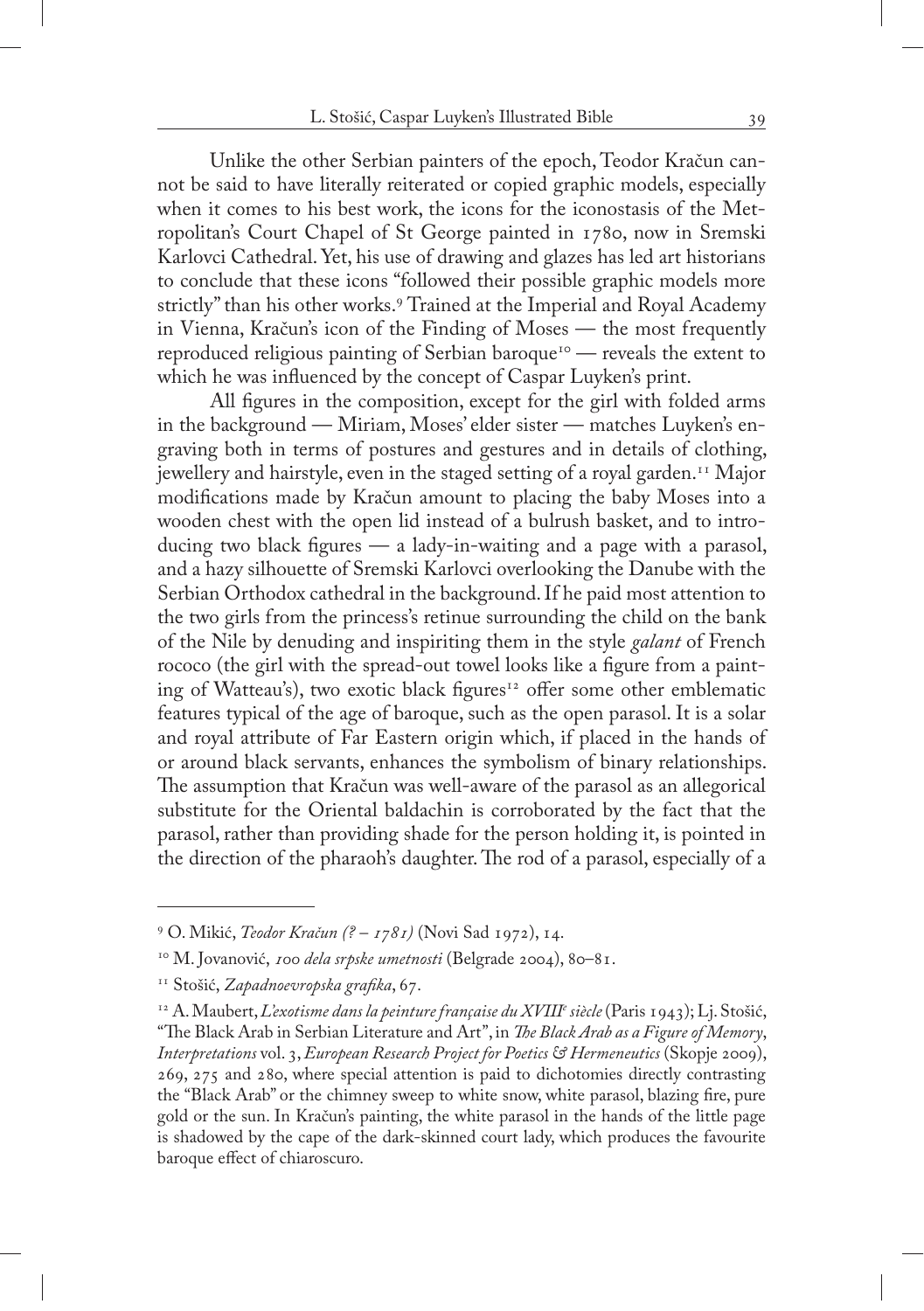

Caspar Luyken, *The Finding of Moses*, copperplate engraving (Nuremberg, 1708)

white parasol, symbolized the cosmic axis associated with the God-chosen ruler. Thus, the bearer of imperial or royal dignity was always surrounded by slaves holding raised parasols to protect him from the destructive effects of the sun, discretely suggesting to those in attendance that the true sun was not above but under the parasols.<sup>13</sup> The replacement of the oval basket with a rectangular wooden chest was also to redirect attention from the symbol of the mother's womb to the symbol of future renewal and knowledge under divine protection — the literal finding of the Ark of the Covenant or Salvation.<sup>14</sup>

Compared to Luyken's engraving, Kračun's *Finding of Moses* repeats its composition pattern, while introducing slight modifications dependent on the different painting technique and his knowledge of baroque symbolism. The relocation of the biblical scene from the Nile to the Danube should be understood as an allegorical transfer of the prerogatives of dignity,

<sup>13</sup> A. Gerbran & Z. Ševalije, *Rečnik simbola*, s.v. "Suncobran" (Novi Sad 2004), 904– 905.

<sup>14</sup> Ibid. s.v. "Kovčeg", 411–414.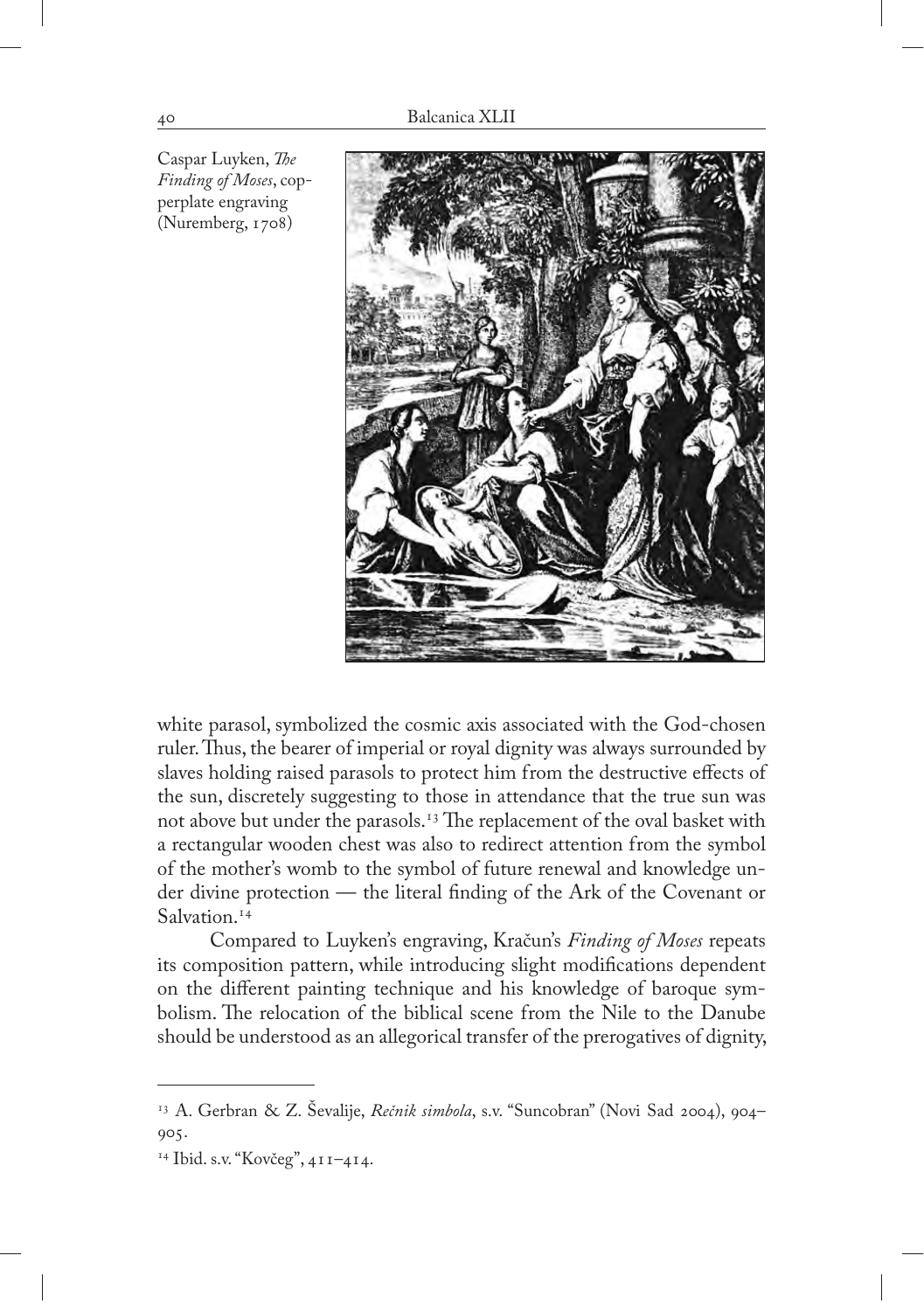

Teodor Kračun, *The Finding of Moses*, icon, Sremski Karlovci Orthodox cathedral (1780)

power and fate from the chosen people of Israel led by Moses to the Serbian people in the Habsburg Monarchy under the guidance of the Metropolitan of Karlovci, Mojsije (Moses) Putnik (1728–90). As God-chosen protector of the Orthodox faith in a Roman Catholic empire, he was supposed to emulate his Old Testament predecessor and namesake.<sup>15</sup> With these clear political and religious intentions, Serbian Metropolitan Mojsije played an important, if not decisive, role in the selection and use of the graphic model, probably procured in Vienna. Bishop Mojsije had been appointed administrator of the Metropolitanate of Karlovci after the death of Metropolitan Vikentije (Vicentius) Jovanović Vidak (d. Dalj, 18 Feb. 1780), but was not elected metropolitan until the Assembly held in Sremski Karlovci on 10 June 1781. Considering that Kračun had died in April that year, the *Founding of Moses* and the entire iconostasis for the Metropolitan's Court Chapel must have been painted in the last year of Kračun's life, between the Feb-

<sup>15</sup> J. Todorović, *Entitet u senci: mapiranje moći i državni spektakl u Karlovačkoj mitropoliiji*  (Novi Sad 2010), 61.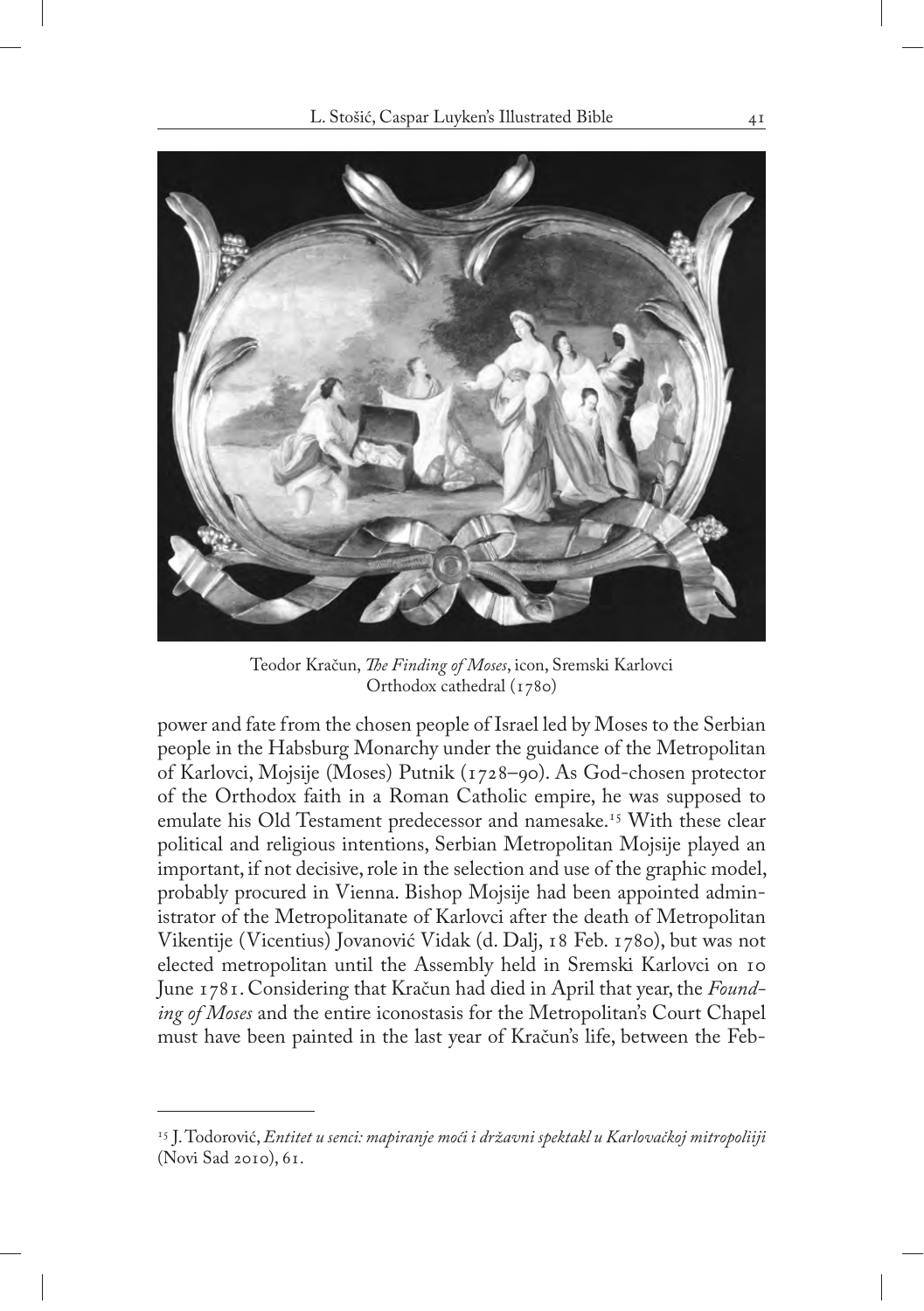ruary of 1780 and the April of 1781, when Putnik still held the office of administrator.

Less than a decade after Kračun, the Viennese engraver Joseph Georg Mansfeld  $(\frac{1764 - 1817}{16})^{16}$  cut an allegorical copperplate, *The Liberation of Serbia*, for the frontispiece of Dositej Obradović's little book titled *The Poem of the Deliverance of Serbia* (*Pesna o izbavljenju Srbije*, 1789). Mansfeld belonged to the second generation of yet another family of engravers and printers. Together with their father, he and his brothers were among Vienna's most distinguished printmakers. From 1770, Mansfeld the Elder ( Johann Ernst), in partnership with the printer Joseph Lorenz von Kurzbök (1736–92), was privileged for printing Serbian books. He was a skilled type designer, and the history of Viennese book printing remembers him for the beauty of the so-called Mansfeld-Kurzbök typeface.<sup>17</sup> His son Joseph Georg, or Mansfeld the Younger, was a renowned Austrian painter and engraver. He never left Vienna, where he started a school of lithography in 1815.18

*The Liberation of Serbia*, signed Jos. G. Mansfeld, is a typical example of the rococo-baroque style tempered with elements of classicism. This solemn war composition was printed by Kurzbök as the frontispiece of Dositej Obradović's abovementioned twenty-strophe patriotic poem published as a separate six-page booklet. Referring to the ongoing Austro-Ottoman war (1788–90), the scene shows mythological personifications (Serbia, Minerva and Fama) and historical figures (Emperor Joseph II and Field Marshal G. E. Laudon).19 Initially, the war started by Austria in alliance with Russia in order to seize the Ottoman European possessions was successful and in 1789 Belgrade was taken from the Ottomans. Before long, however, the fortunes of war changed and Austria suffered defeat (Treaty of Sistova, 1791).<sup>20</sup> The campaign ended with the death of the Holy Roman Emperor Joseph II (1790). Considering that the engraving was intended for Dositej's panegyric written in Belgrade in 1789, it should be read as an expression of wishful thinking rather than reality.

<sup>&</sup>lt;sup>16</sup> D. Davidov, *Srpska grafika XVIII veka* (Novi Sad 1978), 233, fig. 391 (with a German summary: *Serbische Graphik des XVIII. Jahrhunderts*); V. Konjikušić, "Marginalije uz srpsku grafiku XVIII i XIX veka", *Sveske Društva istoričara umetnosti SR Srbije* 18 (1987), 70–71.

<sup>17</sup> A. Mayer, *Wien Buckdrucker Geschichte* (Vienna 1887), vol. II, 43.

<sup>&</sup>lt;sup>18</sup> V. Kraut, *Grafika u doba klasicizma*, vol. VIII of *Klasicizam kod Srba* (Belgrade 1966), 10–11.

<sup>19</sup> Davidov, *Srpska grafika*, 408–409.

<sup>20</sup> Lj. Čubrić, *Od kaludjera do prosvetitelja* (Belgrade 2004), 27.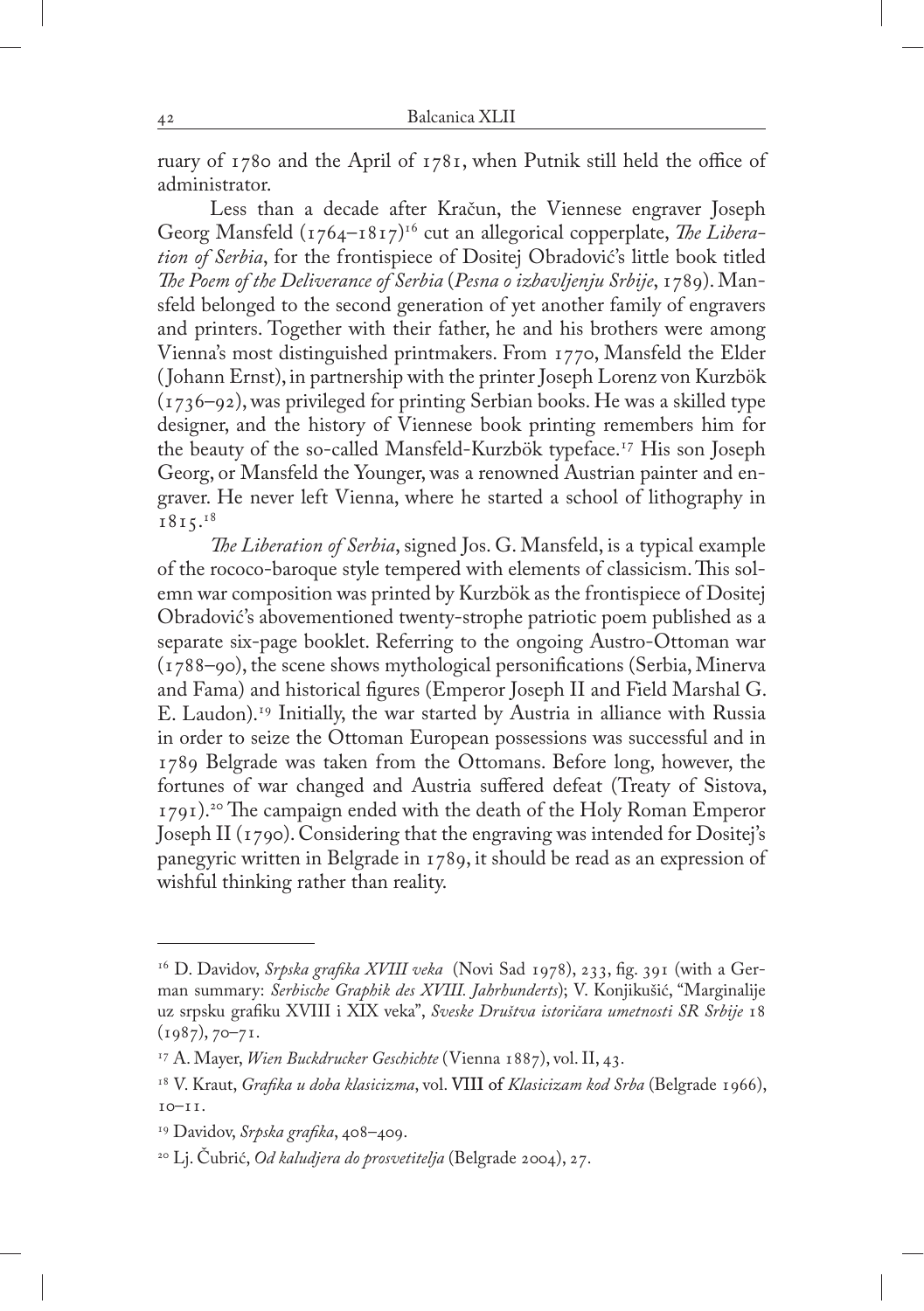

Joseph George Mansfeld, *The Liberation of Serbia*, copperplate engraving, frontispiece of Dositej Obradović's *Poem of the Deliverance of Serbia* (Vienna, 1789)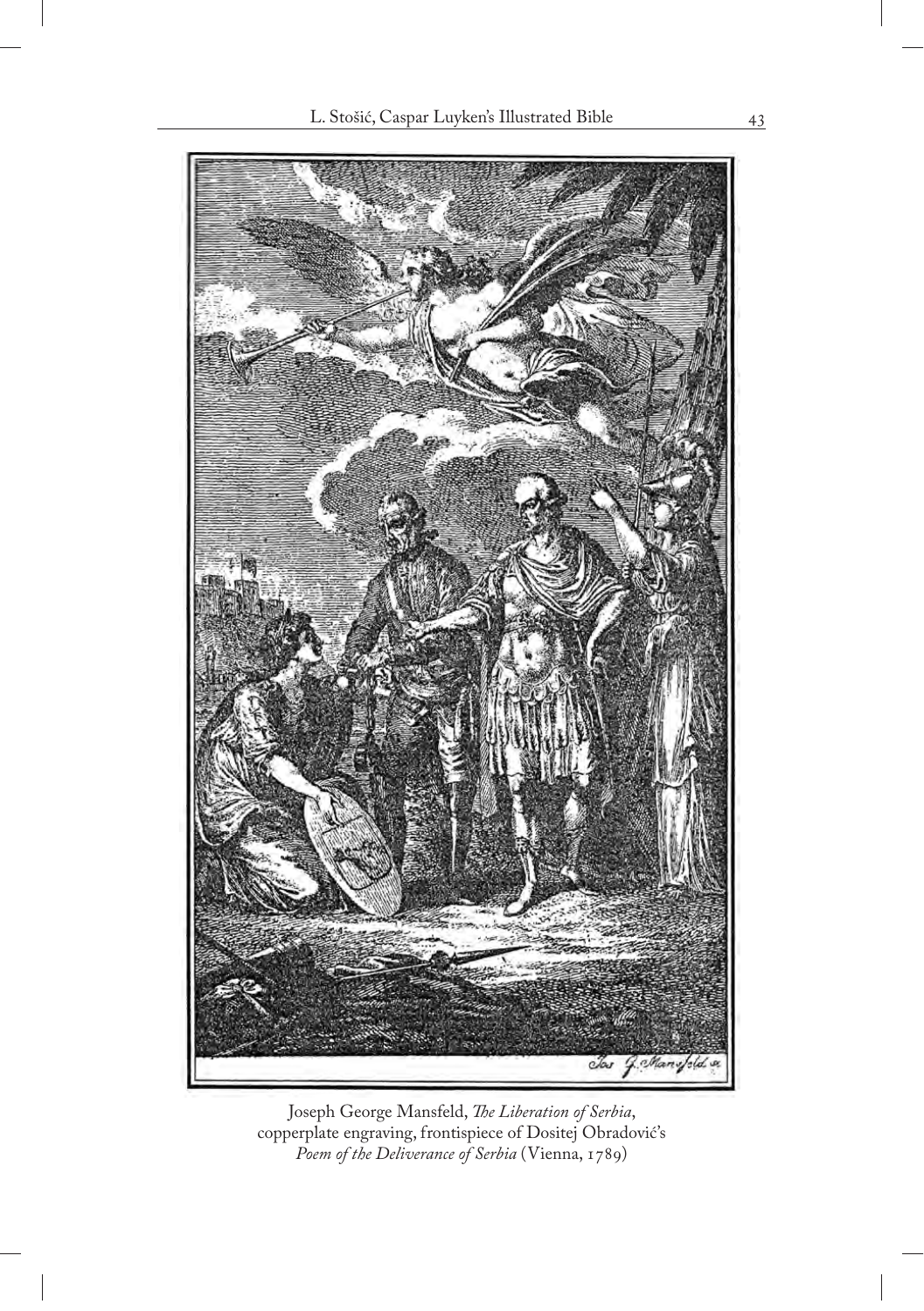As the beginnings of Serbian book illustration are marked by the use of imported clichés for vignettes and prints, it comes as no surprise that the already mentioned *Finding of Moses* from Luyken's illustrated Bible was used as a model for Dositej Obradović's booklet. Mansfeld the Younger probably found it in the stock of prints available in Kurzbök's well-supplied printing house. It is the illustration of the well-known story from the Book of Exodus (2:1–10), an account of how the pharaoh's daughter, in company with her attendants, went to the Nile to take a bath and came across a beautiful foundling baby left in a basket. She took him in and named him Moses. Later on, by the will of God, he became the rescuer of the Jewish people, leading them out of Egypt and taking them to the Promised Land. He is considered an Old Testament prefiguration of Christ.<sup>21</sup>

Instead of the Egyptian princess shown with one foot striding forward, Mansfeld the Younger shows a feminized figure of the Emperor Joseph II in a wig, but cuirassed and cloaked as an ancient Roman general. On his right is Field Marshal Laudon, commander-in-chief of the Austrian army, shown in military uniform with a ribbon across his chest and the long boots typical of the period. Like the angel rescuing St Peter from prison, he is taking the shackles off the arms of the woman kneeling in front of him, the heroine of the allegorical narrative. It is the personification of Serbia in the figure of a girl clad in Roman dress, with the shield bearing the imagined coat of arms of Triballia<sup>22</sup> or Serbia (boar's head pierced with an arrow) resting against her thighs. The figure fully matches Luyken's handmaiden of the pharaoh's daughter who, her sleeves rolled up, supports the oval basket with the baby on the bank of the river. The engraving of Mansfeld the Younger shows two more allegorical figures, Minerva (Wisdom) and Fama (Fame), one standing with a spear in her hand, the other hovering above next to a tall palm tree and blowing dark clouds back to Turkey with a trumpet. Next to the personification of Serbia, in the foreground suggesting the river bank, are symbols of the defeated Ottoman Empire washed ashore: a turban, a flag, a broken spear with the crescent and a cannon barrel. As the silhouette of the Belgrade fortress, with its outlying settlement and the victorious Austrian flag with a double-headed eagle,<sup>23</sup> is clearly recognizable in the background, the whole scene is a fairly accurate depiction of late eighteenth-century Belgrade viewed from the confluence of the Sava and Danube rivers. That Mansfeld's engraving faithfully accompanied Dositej's

<sup>21</sup> L. Réau, *Iconographie de l'art chrétienne* (Nendeln-Lichtenstein, 1974), vol. II, 201.

<sup>22</sup> H. Žefarović & T. Mesmer, *Stematografija. Izobraženije oružij iliričeskih* (Novi Sad 1972, 1st ed. Vienna 1741), 38b.

<sup>23</sup> *Pesme, pisma, dokumenti*, vol. 6 of *Sabrana dela Dositeja Obradovića*, ed. M. Stefanović (Belgrade 2008), 151.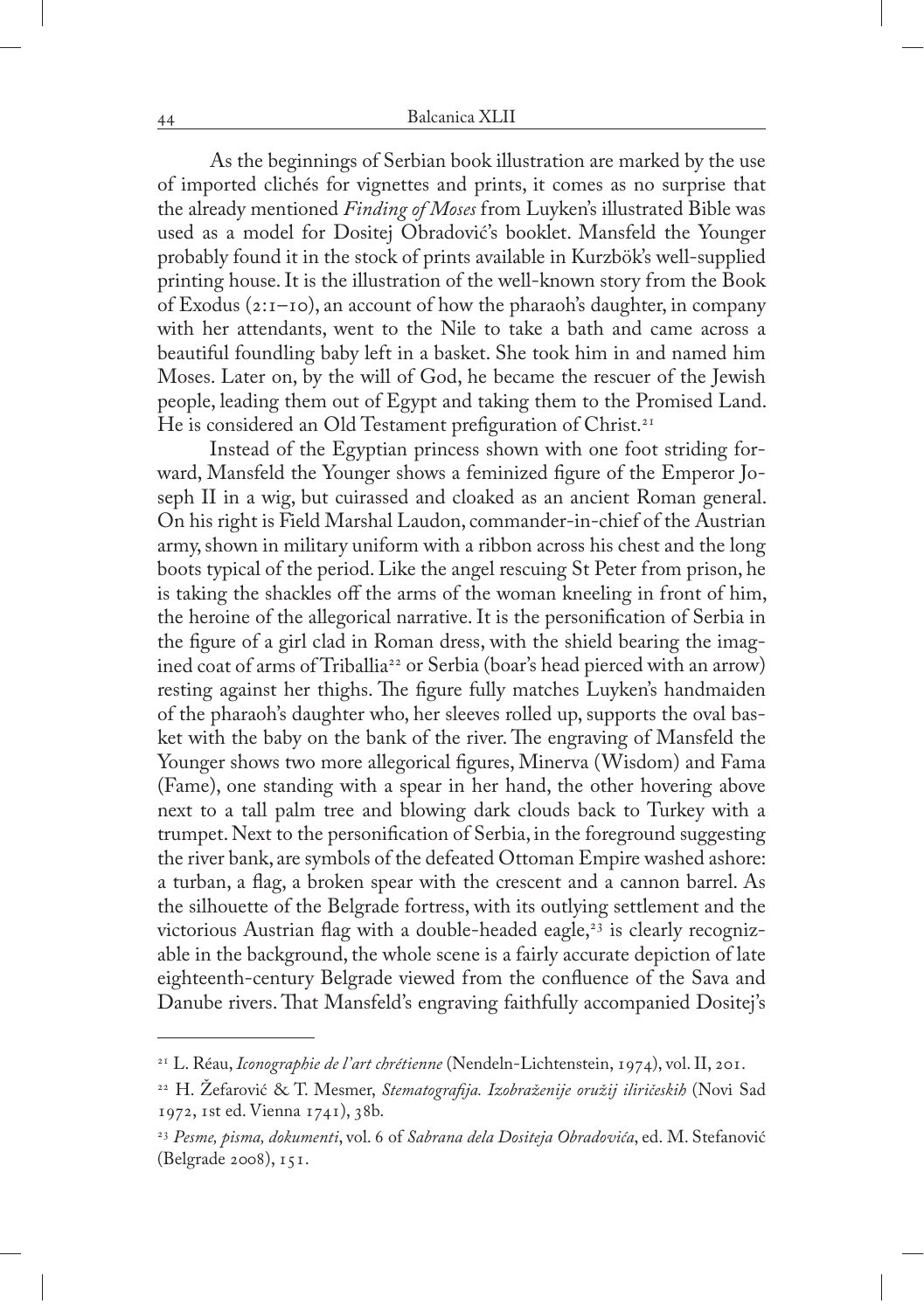

Dimitar Zograf, *The Finding of Moses*, fresco, Rila Monastery (1843)

verses may be seen from the references to and illustrations of the Danube and Sava rivers, the glorious Belgrade, the notorious Turkish shackles, cannons, turbans and other emblems now lying in dirt, as opposed to the praiseworthy double-headed eagle, brave Laudon and the salute *Vivat Josif Vtori* to the wished-for ruler of Serbia.<sup>24</sup> Stating at the beginning of his ode that the liberation of Serbia was his "desire ever since his youth", and interspersing it with autobiographical details, Dositej disappointedly finds that under the 1739 Treaty of Belgrade<sup>25</sup> the Austrians ceded Serbia to the Turks. In a paroxysm of enthusiasm, he almost likens his favourite enlightened ruler, Joseph II, for his wise statesmanship and enlightened reform, to God rescuing his people from a cultural dark age.<sup>26</sup>

A prominent centre of Slavic literacy, spiritual and cultural life, the Rila monastery in Bulgaria, ravaged and restored several times, played an important role during the period of Ottoman rule in the Balkans. The

<sup>24</sup> Ibid. 10–12.

<sup>&</sup>lt;sup>25</sup> Dositej Obradović was born in present-day Ciacova in the Romanian Banat in 1739, and died in Belgrade in 1811.

<sup>26</sup> J. Deretić, *Dositej i njegovo doba* (Belgrade 1969), 169–170.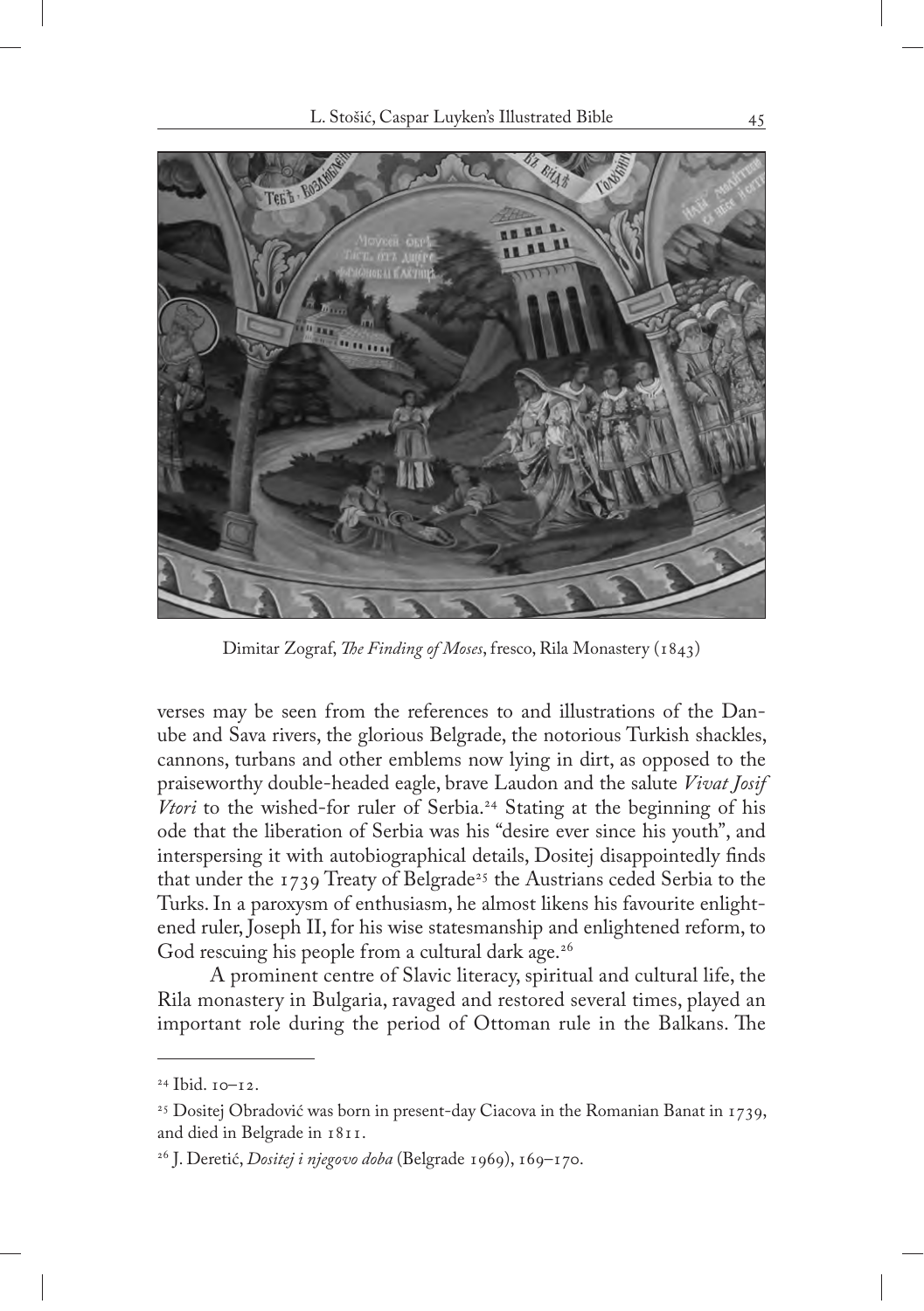decoration of the monastery church dedicated to the Nativity of the Virgin was entrusted to the painters of the schools of Samokov and Bansko, the Hristov brothers (better known as Dimitar Zograf and Zahari Zograf), Dimitar Molerov, and their many assistants.<sup>27</sup> Most of the frescoes in the exonarthex were painted in the national revival style by Dimitar Zograf in 1840–47.<sup>28</sup> While Molerov's father Toma Vitanov (Vishanov) was trained at the Academy in Vienna, where he absorbed baroque trends which he then introduced into Bulgarian traditional religious painting, Dimitar Zograf's son Stanislav Dospevski, and Hristo Tsonev received their training in Russia.

One section of the vault of the open narthex of the Rila monastery church shows eight scenes from the life of Moses radially arranged around God the Saviour, painted in 1843 by Dimitar Zograf. One of the scenes, the *Finding of Moses*, followed the model of Caspar Luyken's print. Relying on the chosen model, Dimitar Zograf placed recognizable structures from the Rila Monastery enclosure in the background, such as Hrelyu Tower on one side of the Rilska River, and three smaller domed structures on the other. The latter were built on the model of the similar structures in the Athonite Monastery of Hilandar.<sup>29</sup> All seven female figures have a deeply tanned countenance, and the one of the princess's three handmaidens who holds the end of her dress is shown as a young girl, not as a young woman. All figures are stumpy as a result of the limited available surface for the painting. Compared to Luyken's engraving, the landscape is a very realistic rendition of the lush vegetation of Rila Mountain, on the slopes of which the monastery was founded in the tenth century. The insistence on the episodes from the life of the Old Testament prophet Moses, including his rescue from the river, must have had something to do with the popularity of miraculous cures<sup>30</sup> with water in the Rila Monastery and the healing powers of the relics of its patron saint, St John (Ivan) of Rila. As a centre of manuscript copying and religious painting, the Rila Monastery was one of the strongest regional spiritual beacons for the Orthodox Christians during the centuries of Ottoman rule.

Luyken's engraving of the *Finding of Moses* was used as a model not only by the best Serbian and Bulgarian religious painters of the eighteenth

<sup>27</sup> I. Bozhilov & L. Prashkov, *Būlgarski manastiri*, 4th ed. (Sofia 2004), 63–64.

<sup>28</sup> L. Vlahova & E. Genova, *24 stenopisa ot Rilsia Manastir* (Sofia 1983), 14; M. Koeva, *Rila Monastery* (Sofia 2006), 62–79.

<sup>29</sup> I. Gouérgova, "Le monastère de Rila et Hilandar", in *Huit siècles du monastère de Chilandar*, ed. V. Korać (Belgrade 2000), 467–475.

<sup>30</sup> E. Bakalova, "The Life Cycle of St. Sava in Rila Monastery", in *Huit siècles du monastère de Chilandar*, 492.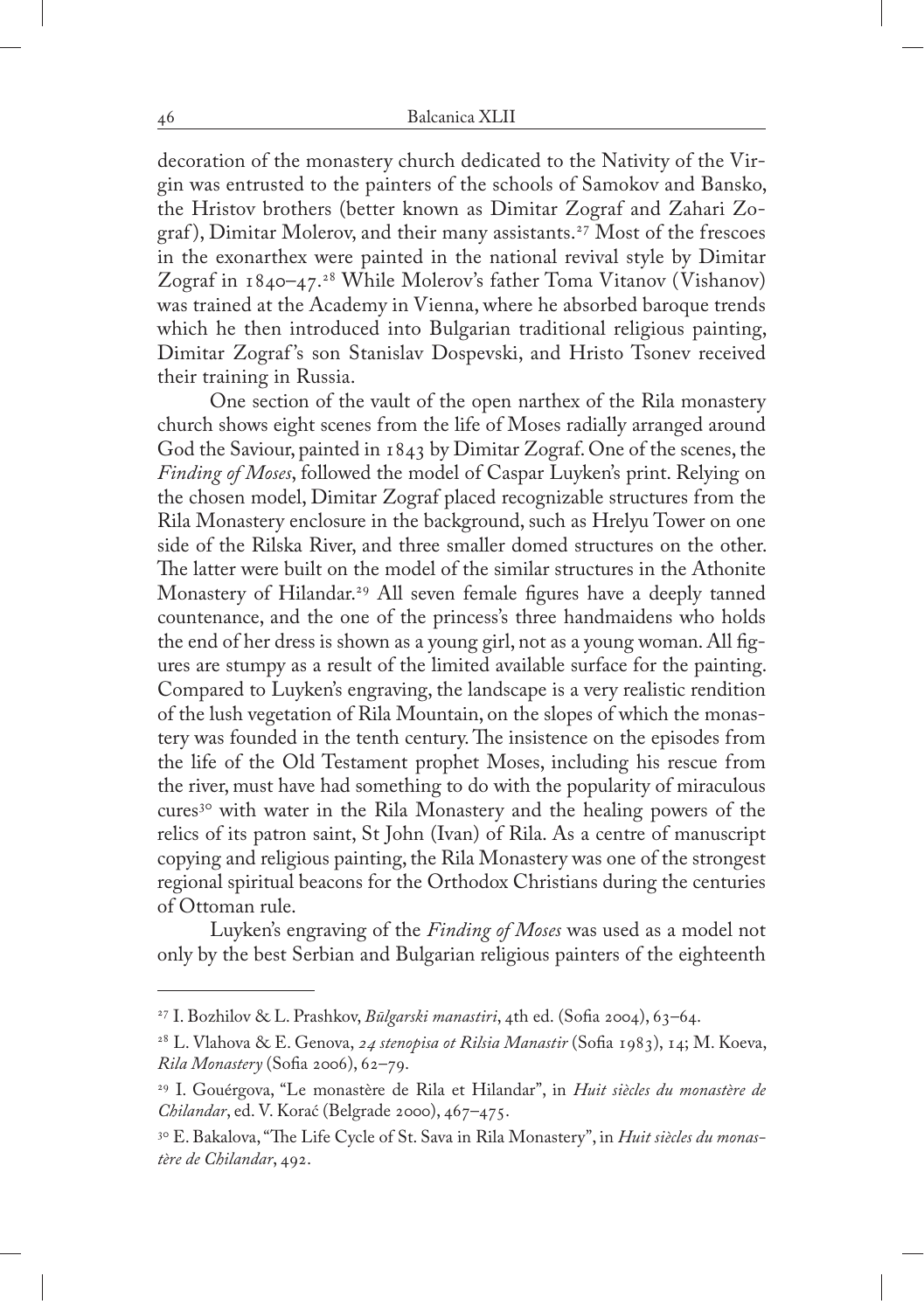and nineteenth centuries, in their respective cultural centres, Sremski Karlovci and Rila Monastery, but also by the Viennese engraver J. G. Mansfeld in his print of the *Liberation of Serbia* glorifying the war achievements of the Emperor Joseph II. These seemingly different themes were based on the Old Testament symbol of the Ark of Salvation or the Covenant as an attribute of the God-chosen leader of Israel, Moses, who delivered his people from enslavement in Egypt and took them to the Promised Land. In the struggle for religious and national liberation of the Serbs and Bulgarians in the Habsburg and Ottoman empires, Luyken's print of the Rescue or Finding of Moses was a rare graphic model equally usable in the religious and profane art of the Balkan peoples.

> *UDC 762.046.3(492):27-23 75(497)»17/18»*

#### **Bibliography**

- Bakalova, E. "The Life Cycle of St. Sava in Rila Monastery". In *Huit siècles du monastère de Chilandar*, ed. V. Korać, 489–494. Belgrade 2004.
- Bénézit, E. *Dictionnaire critique et documentaire des peintres, dessinateurs et graveurs*. Vol. 5. Paris 1956.
- Bozhilov, I. & L. Prashkov, *Būlgarski manastiri*, 4th ed. Sofia 2004.
- Čubrić, Lj. *Od kaludjera do prosvetitelja*. Belgrade 2004.
- Davidov, D. *Srpska grafika XVIII veka* [with a German summary: *Serbische Graphik des XVIII. Jahrhunderts*]. Novi Sad 1978.
- Deretić, J. *Dositej i njegovo doba*. Belgrade 1969.
- Gouérgova, I. "Le monastère de Rila et Hilandar". In *Huit siècles du monastère de Chilandar*, ed. V. Korać, 467–475. Belgrade 2000.
- Jovanović, M. "Ilustrovane Biblije iz biblioteka u Beču i Minhenu". *Zbornik Filozofskog fakulteta* X-1 (Belgrade 1968), 299-307.
- *100 dela srpske umetnosti*. Belgrade 2004.
- Koeva, M. *Rila Monastery*. Sofia 2006.
- Konjikušić, V. "Marginalije uz srpsku grafiku XVIII i XIX veka". Sveske Društva istoričara *umetnosti SR Srbije* 18 (1987), 65–86.
- Kraut, V. *Grafika u doba klasicizma*. Vol. VIII of *Klasicizam kod Srba*. Belgrade 1966.
- Landwehr, J. *Emblem Books in the Low Countries 1554–1949: A Bibliography*. Utrecht 1970.
- Maubert, A. *L'exotisme dans la peinture française du XVIIIe siècle*. Paris 1943.
- Mikić, O. *Teodor Kračun (? 1781)*. Novi Sad 1972.
- Mayer, A. *Wien Buckdrucker Geschichte*. Vol. II. Vienna 1887.
- Müller, H. A. *Allgemeines Künstler-Lexikon: Leben und Werke berühmtesten Bildenden Künstler*. Vol. III. Frankfurt am Main 1922.
- Obradović, D. *Pesme, pisma, dokumenti*. Vol. 6 of *Sabrana dela Dositeja Obradovića*, ed. M. Stefanović. Belgrade 2008.